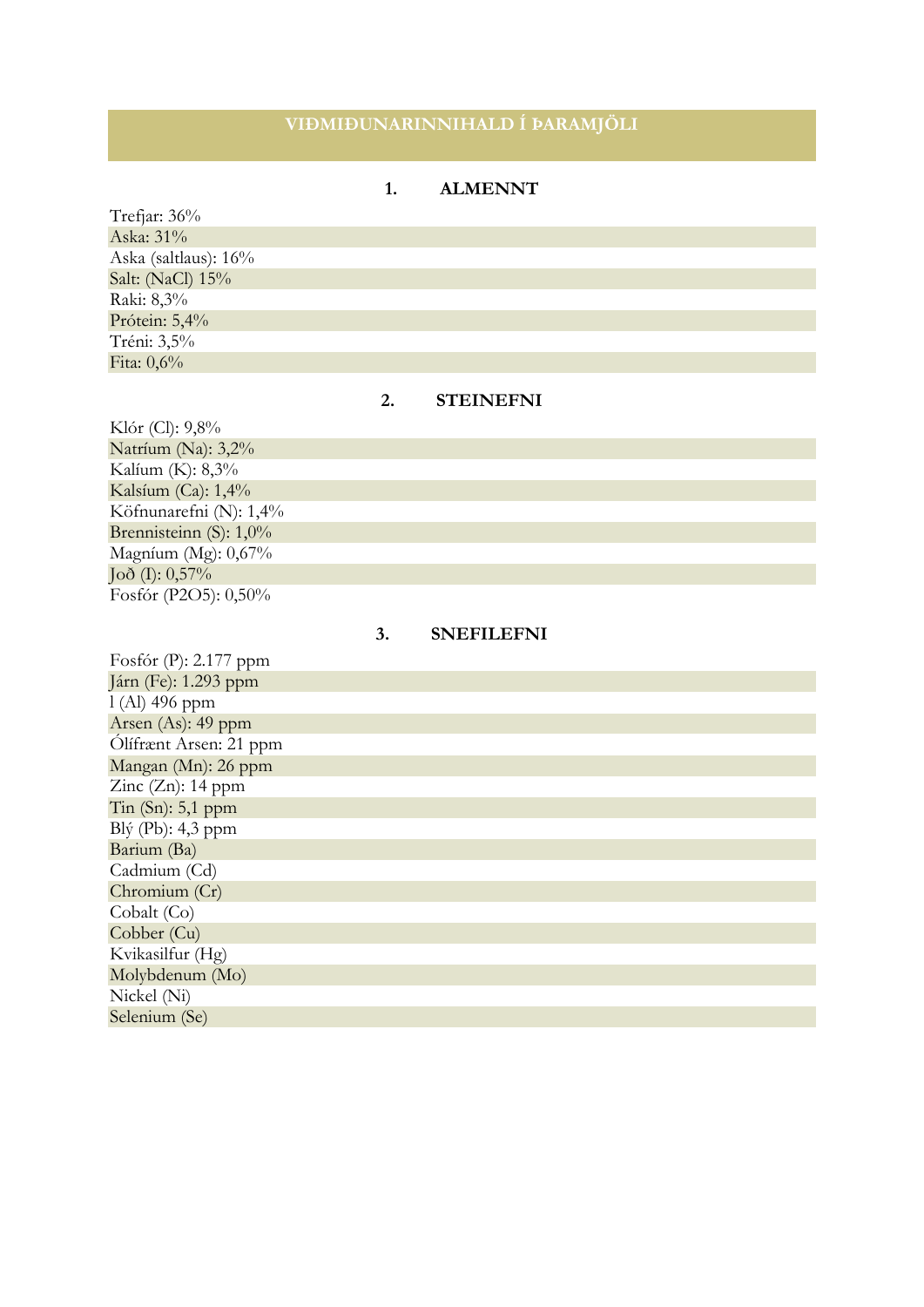# **4. VÍTAMÍN**

Thiamin (B1): 0,6 ppm Riboflavin (B2): 5,6 ppm Niacin (B3): 288 ppm Ascorbic acid (C): 167 ppm

# **5. AMÍNÓSÝRUR**

*(% af heildar amínósýrum)*

| Alanine: 5,5%        |
|----------------------|
| Arginine: 5,5%       |
| Aspartic: acid 9,9%  |
| Cystine: $1,5%$      |
| Glutamic: acid 12,0% |
| Glycine: 5,7%        |
| Histidine: 1,3%      |
| Isoleucine: 3,3%     |
| Leucine: $5,6\%$     |
| Lysine: $4,2%$       |
| Phenylalanine: 3,5%  |
| Proline: $3,7%$      |
| Serine: 4,9%         |
| Threonine: 4,6%      |
| Tyrosine: 3,5%       |
| Valine: 3,5%         |

## **6. ALMENNT**

| Trefjar: $44\%$      |
|----------------------|
| Aska: 27%            |
| Aska (saltlaus): 18% |
| Salt (NaCl): 9,2%    |
| Raki: 9,4%           |
| Prótein: 8,1%        |
| Tréni: 4,1%          |
| Fita: 1,8%           |

### **7. STEINEFNI**

| Klór (Cl): $6,2\%$        |
|---------------------------|
| Natríum (Na): $4,3\%$     |
| Brennisteinn $(S)$ : 2,8% |
| Kalíum (K): 2,5%          |
| Kalsíum (Ca): $1,6\%$     |
| Köfnunarefni (N): $1,4\%$ |
| Magníum (Mg): $0,75\%$    |
| Fosfór (P2O5): 0,28%      |
| Fosfór (P): $0,16\%$      |

### **8. SNEFILEFNI**

Joð (I): 862 ppm Járn (Fe): 514 ppm l (Al) 268 ppm